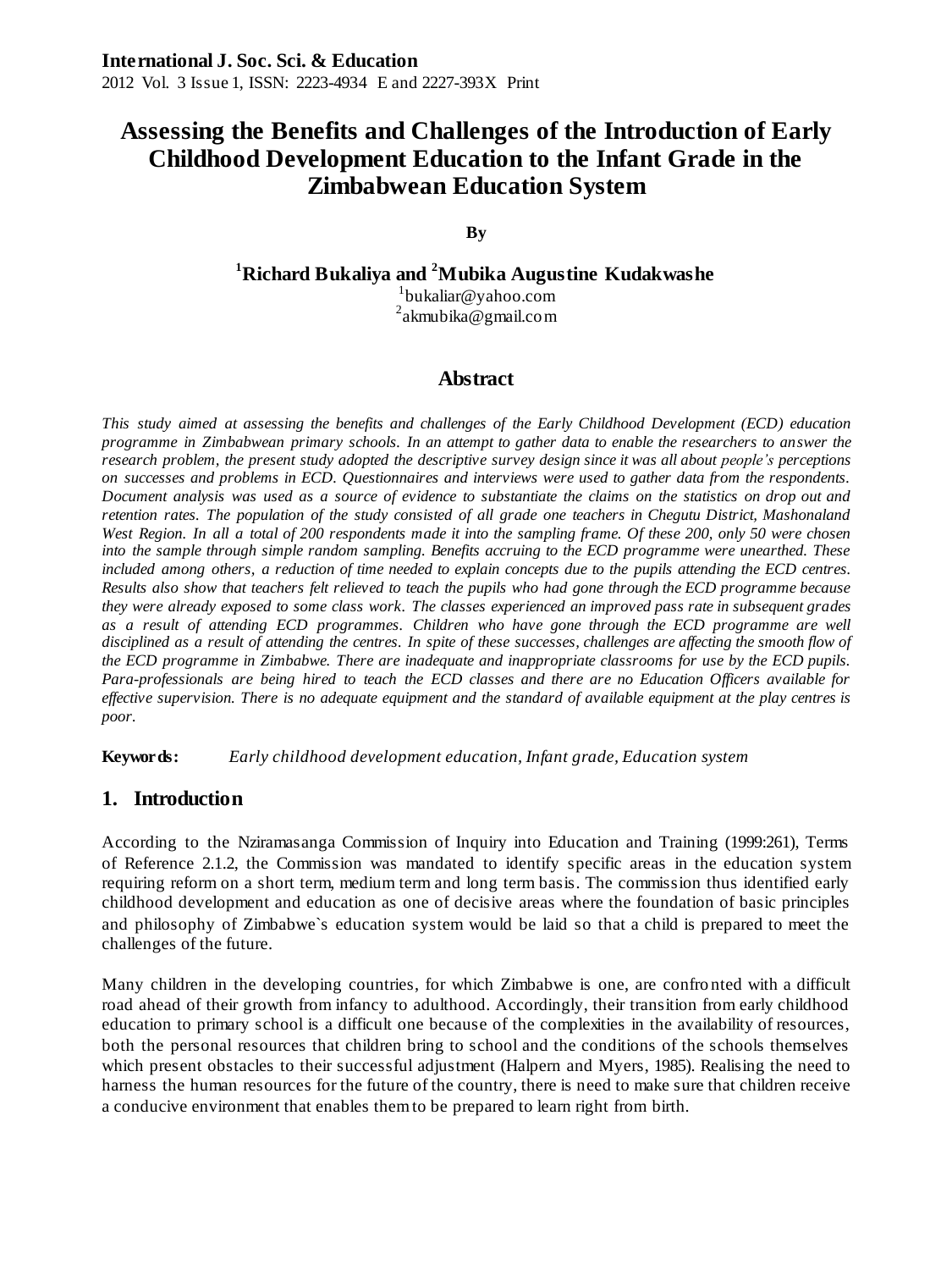Governments, the world over have therefore realised the importance of early childhood development whose focus is on the mental and social aspects of maturation in the first few years of life, hence the establishment of the Nziramasanga Commission of Inquiry into Education and Training, in 1999 which identified early childhood development and education as one of the major aspects of Zimbabwe`s education system. Ten years down the line, after the establishment of the commission, one would be interested to make a follow up on the Early Childhood Development programme in Zimbabwe to ascertain the contributions of the initiative as well as assess the challenges encountered in the implementation of the programme.

#### *Background of the study*

International recognition of ECD as an effective community development tool is relatively new particularly in the least developed countries where economic resources have even curtailed the provision of Basic Universal Primary Education (Myers, 1992). However, the need for childhood education has since ancient times been recognised as very critical to the child`s development. Great philosophers of all time such as Plato, Aristotle and Quintillion, among others, have written immensely on children`s need for education while at infancy (Manjengwa, 1994). Historically, formal early childhood education has arisen in response to the needs of middle and upper income groups of developed countries. Later on, it became a part of the educational system in the Third World (Baker, 1987). Traditionally conceived by western society as either the care of young children for working parents, or preschool for the middleupper classes, ECD in Zimbabwe has also been previously regarded as a privilege for a few especially urban dwellers. Developed at sites such as health centres, clubs and community centres, the early ECD centres were created by the then Ministry of Community Development and Women`s Affairs to take responsible care of children whose mothers were part of the few working women so that they would be free to work during the day. Since then the programme has received prominence as government even stepped in to provide facilities before the Nziramasanga Commission recommended that the programme be compulsory and be used as entry to Grade 1. While the majority of the primary schools have taken the initiative to introduce at least a class for the ECD children, a lot of successes have been scored. However, ten years on, one would be interested to make a follow up of the programme to ascertain the contributions of this very important initiative. At the same time, it also necessary to assess the challenges encountered in its implementation.

#### *Motivation of the study*

Assessing the benefits and challenges of Early Childhood Education in schools is a worthwhile undertaking so as to ascertain the effects and impediments of the infant programme. While follow up studies on the efficacy of ECD education have been carried out elsewhere, further studies need to be undertaken in the Zimbabwean primary schools. This is mainly because the ECD programme has just been launched under the auspices of the Zimbabwean Ministry of Education , Arts, Sport and Culture and there is therefore need for the follow up.

#### *Statement of the problem*

The rationale behind the implementation of ECD programmes is clear. The children going through the programme would become the drivers of the economy in the next few years of their lives. In order therefore, that the education of these young ones be the best ever they can get, this present study sought to find out the gains made to date and the areas facing challenges so that remedies can be suggested for the improvement of the ECD system. The question to be answered by the present study therefore is: What are benefits derived and impediments encountered in the introduction of the ECD programme in the Zimbabwean primary schools?

#### *Research Questions*

The current study was undertaken to answer the following research questions:

- 1. In what ways has the introduction of ECD programmes benefited the schools?
- 2. How have the children benefited from the ECD programmes offered by the schools?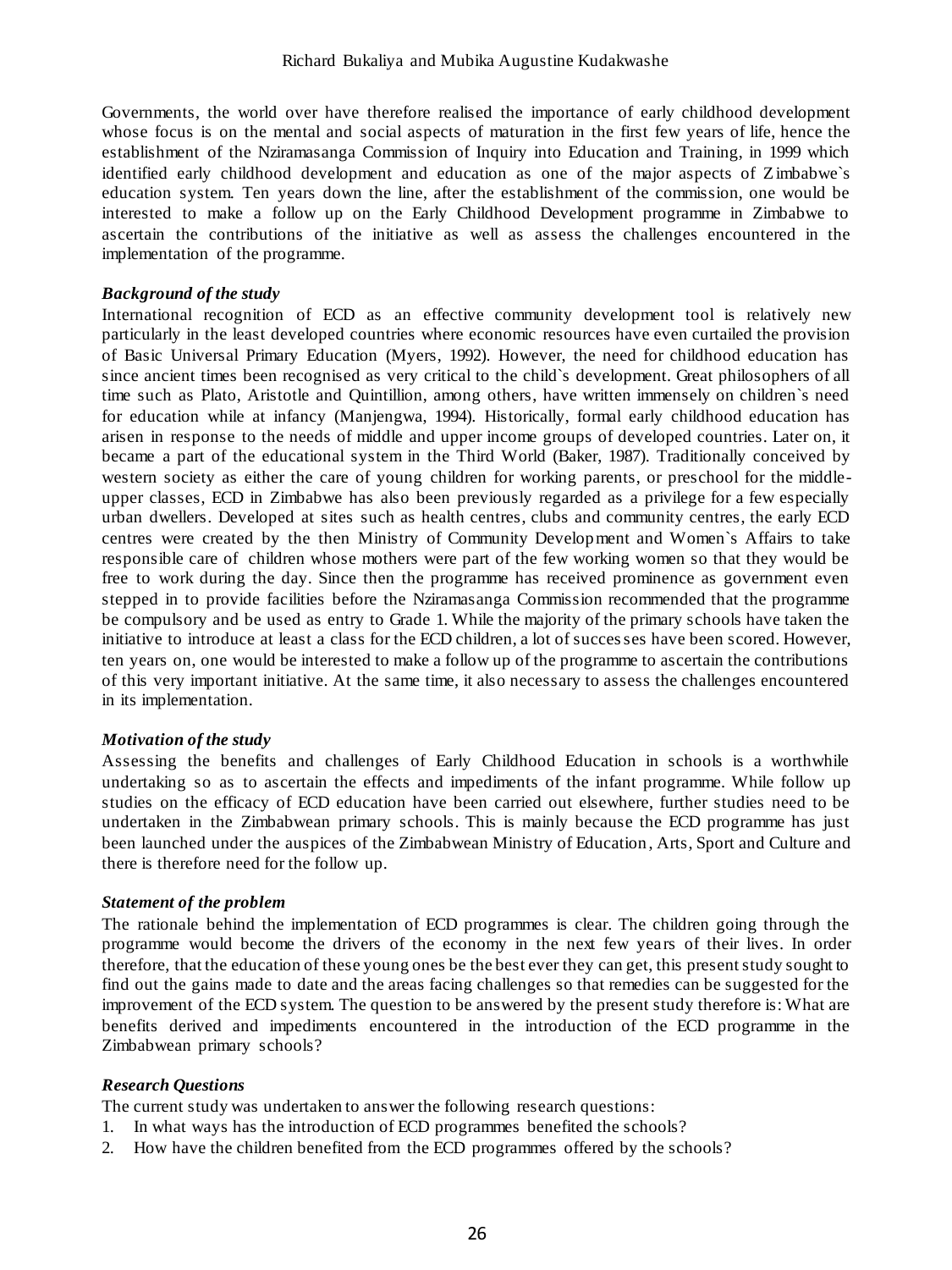- 3. What challenges have the schools faced in the implementation of the ECD programmes?
- 4. What measures should be instituted to minimise the effects of the encountered challenges?

## **2. Literature review**

#### *Defining Early Childhood Development Education*

Early childhood has been defined as a period of life between 0 to 8 years of age (UNESCO, 1996). This is the period of greatest growth and development, when the brain develops most rapidly, almost at its fullest. It is a period when walking, talking, self-esteem, vision of the world and moral foundations are established.

A time of remarkable brain development, these years, 0 to 8 lay the foundation for subsequent learning [\(UNESCO Early Childhood Care and Education Unit,](http://www.unesco.org/en/early-childhood/) 1996). Evans et al. (2000) assert early childhood care and education as refering to the provision of all the support necessary for every child to realise his/her right to survival, to protection, to care and to education that thus ensuring optimal development from birth to age six. From the Zimbabwean context, the Nziramasanga Commission of Inquiry into Education and Training (1999:262) defines Early Childhood Development education as "a programme in Zimbabwe that provides for the care and education of children from 0 to 6 years…an endeavour to consciously promote a child`s development and education".

Though deferring on the age range, it can therefore be deduced from the above citations that ECD is a holistic, integrated, inclusive approach to programming, research and policy for young children who need a healthy, safe and nurturing environment that includes opportunities to support them emotionally, socially, physically, cognitively and spiritually within the context of their community.

#### *Previous research studies*

#### *The benefits of Early Childhood Education*

A significant number of researchers have written on the positive effects of ECD programmes which are seen as transforming the development of children in all aspects of their lives (Young, 2002). According to Young (2002), ECD programmes benefited the poor and disadvantaged children and families since it has the potency to fight poverty and its educational implications in developing countries. Hereunder, the following section presents some of the perceived benefits of the ECD programmes.

Wylie, Hodgen, Hipkins and Vaughan (2009) and Myers (1992) remark that the period of early childhood development has a strong and positive impact on further development and children`s learning in later ages. Studies by Wylie et al (2009) indicate that attendees of ECD centres continued to benefit from their attendance 11 years later. In order to curb wastages in the education system, ECD has been touted in research studies as diminishing the potency to drop out of school and it has also been found out that grade repetition on primary education is lowered due to attendance in ECD education (Myers, 1992; Young, 2002). These findings were replicated in studies by Plan Bangladesh, among others, which found out that early stimulation and preparation for education enhance student learning in school and increases retention rates up to the terminal grades. There is also the reduced educational expenditure because of little or no need for remedial action for the slow learners since these are minimised through the ECD programmes (UNESCO, 1996). For the children who are not participants of ECD education, there are personal and social costs in the form of poor adjustment, continued high primary school repetition and dropout rates, and consequently, for the country, another generation of functional illiterates (Halpern and Myers, 1985). Thus ECD results in low cost to the financiers of education.

As per the United Nations Millennium Development Goals (MDGs), ECD is a long-term plan for eradicating extreme poverty and hunger by developing a better skilled and more resilient population and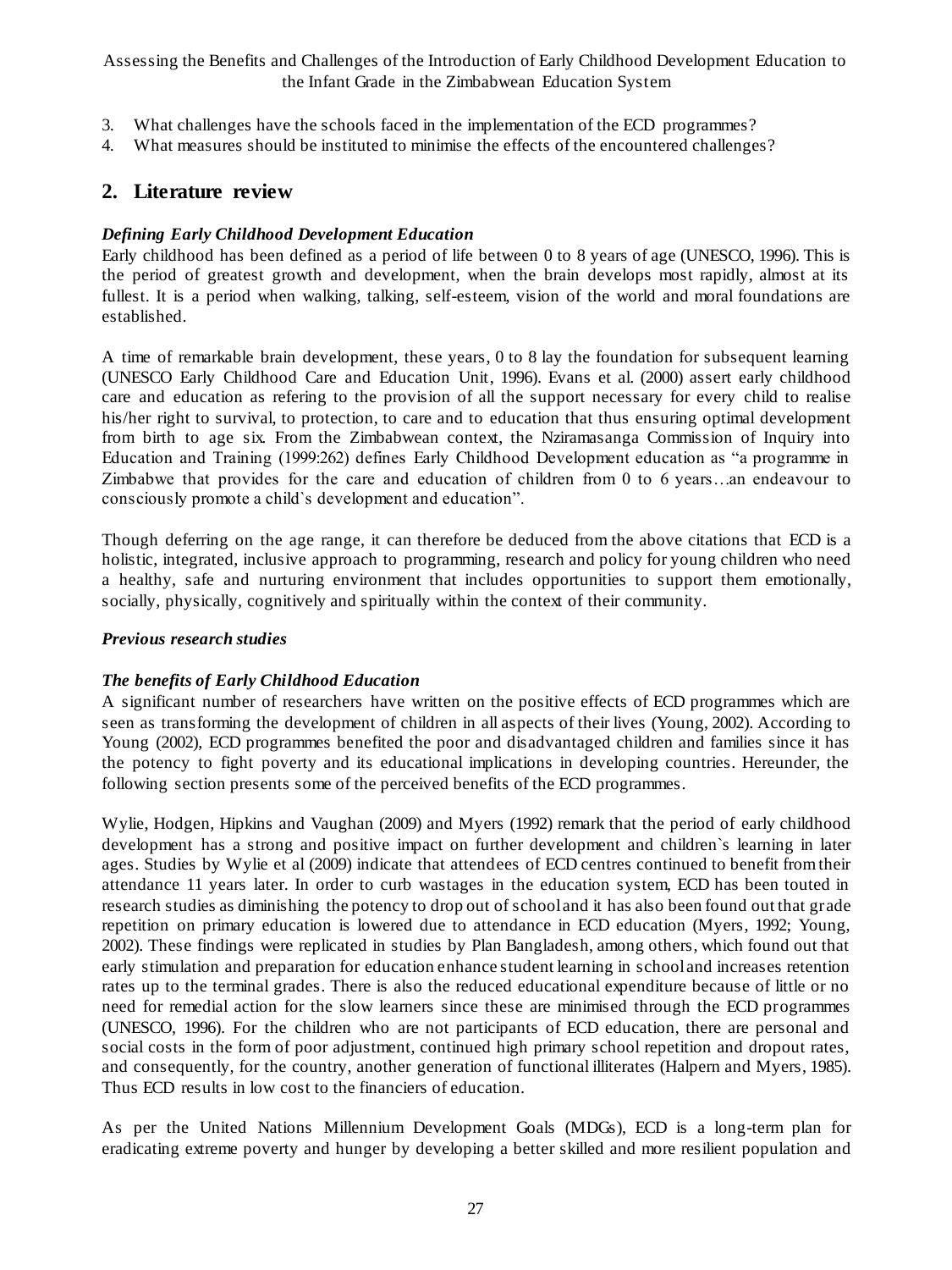#### Richard Bukaliya and Mubika Augustine Kudakwashe

quality early childhood education improves the efficacy and cost efficiency of primary schooling by creating school readiness which leads to greater success and thus reduces grade repetition and drop out rates, an important step towards universal primary education (Young, 2002). Because they lay the foundations for acquiring basic literacy and numeracy skills, they help reduce dropout and repetition rates and if well managed, they generate a predisposition of the child towards learning and attending school (UNESCO, 1996).

Also quality early childhood education programmes tend to provoke greater demand and attention to quality as children move up the ladder to primary education; therefore a good early childhood programme helps improve all aspects of quality of education (Wylie et al, 2009). ECD and other pre-primary education programmes are widely recognised as having a significant and positive impact on the subsequent performance of children in basic education programmes.

Research in the Chicago (USA) has shown that children who did not participate in ECD education were 70 percent more likely to be arrested for a violent crime by age 18. In Michigan, 3- and 4-year-olds from low-income families who did not receive preschool were likely to have become chronic lawbreakers by age 27 than those who were assigned to the High/Scope Educational Research Foundation's Perry Preschool programme (HighScope, 2005). Thus ECD has been instrumental in reduction of crime in later lives of attendees.

Research by UNESCO (1996) indicates that there is improved preparation of children for primary education especially in the development of basic skills such as reading, writing, numeracy and language learning. The detection, treatment, correction, improvement and prevention of nutritional, health, physical or mental defects and the early removal of learning difficulties is also catered for in ECD programmes. Children are also provided with the opportunity to develop positive attitudes, self-confidence, motivation and ability to learn which are conducive to the child's development, happiness and success at school. ECD education also leads to the development of capable children who will eventually contribute to a society of educated, responsible and productive citizens (UNESCO, 1996).

A significant factor common to children who repeat classes is related to their initial lack of readiness for learning in reading, writing, numeracy and language acquisition as well as unpreparedness for entry into primary schools (UNESCO, 1996).

Further benefits of ECD education include their care and stimulation, the identification and the correction of a variety of problems related to health, nutrition, physical and mental handicaps, pre-reading, prewriting and pre-numeracy skills, the development of the joy of exploration, experimentation, a heightened sense of curiosity, a love for learning and motivation. Thus to ignore ECD education of children before their entry into primary education is to jeopardise their educational success at their later levels of learning and education (Young, 2002).

The main purpose of linking early childhood development and education and primary education is to ensure that there is a smooth transition for children from one level of learning to another (UNESCO, 1996). ECD is also designed to stimulate children's interest in learning, to prepare them for further stages in the educational process, to ensure that certain basic skills are mastered and to do so in accordance with the child's mental and physical development. This is necessary in order to help to reduce failures in academic and social achievement and to help children to adjust to the environment and demands of their future learning institutions. It is also important to note that ECD ensures that pupils are ready for primary education. ECD also ensures that certain basic skills are mastered before the pupils in primary school. Wylie et al (2009) argue that high-quality Early Childhood Education centres provide lasting benefits for the participants regardless of their family backgrounds. They further ague that children benefit from ECE experience and, in particular, from quality interactions with staff and the benefits of ECE extend well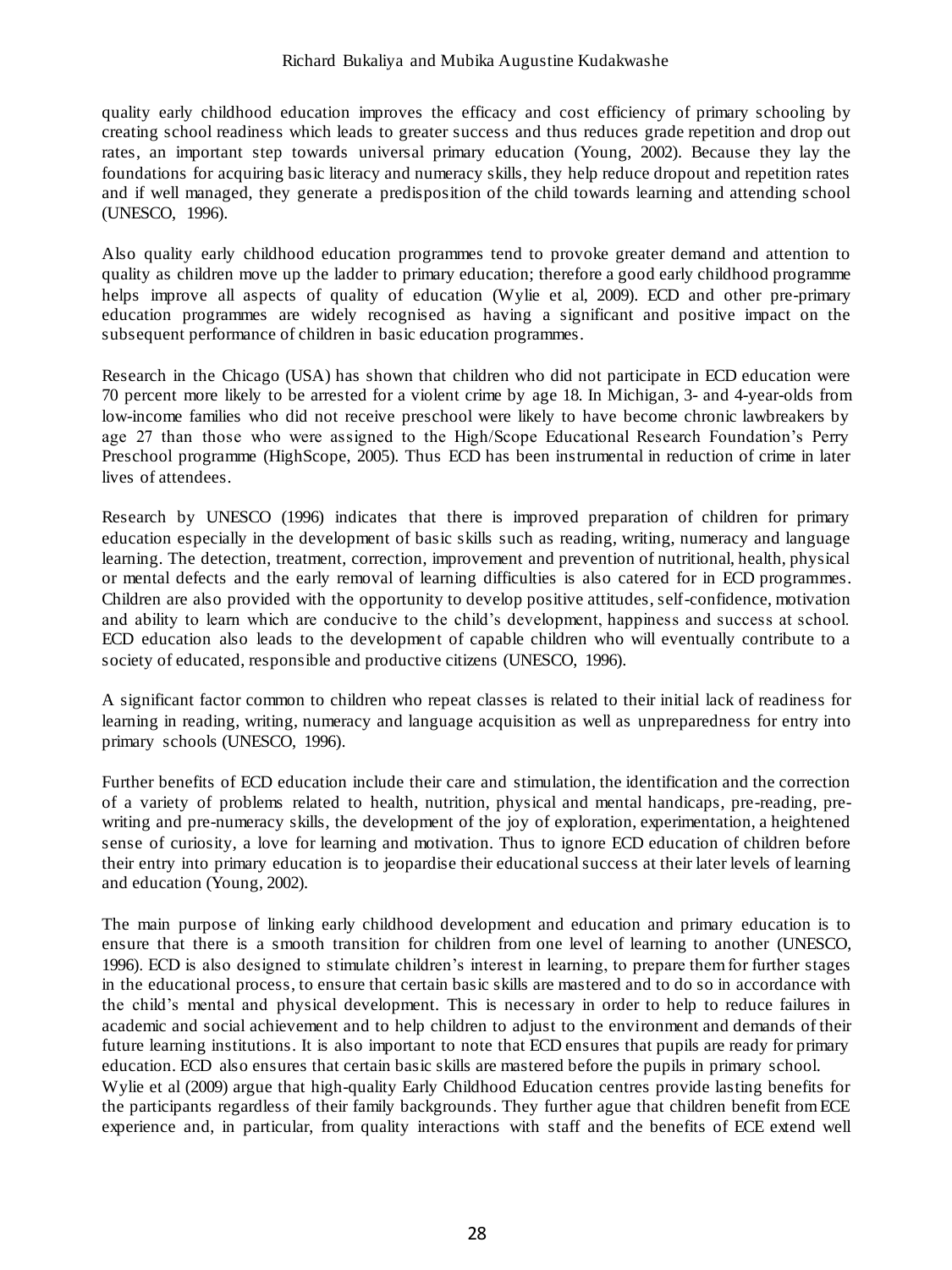beyond childhood. Thus benefits accruing to ECD pupils are outcomes of quality initiatives from the system.

According to Halpern and Myers (1985) more children without ECE experience drop out of school than those with ECE experience. A more logical deduction is that the large percentage of dropouts at this stage may be due to the lack of holding power of the primary schools in terms of both pedagogy and environment. It is concluded that while the ECE experience does help reduce the total number of dropouts, its impact can be maximised by effecting qualitative improvement in terms of child-centred, activity based pedagogy at the early primary stage in addition to providing ECE, to attract and retain children (Wylie et al, 2009).

Later, et al, (1982) cited by Halpern and Myers (1985) points out that early education teaches children some concrete cognitive skills and also exposes them to some school-relevant non-cognitive skills such as attentiveness to teachers, ability to follow instructions, and task perseverance. When such children enter first grade they have positive attitudes towards classroom activities, are able to adapt to classroom procedures, and are able to learn and do the schoolwork. The children's po sitive attitudes toward school are reinforced; they feel competent and their teachers identify them as competent and treat them as such (Later et al, 1982 cited in Halpern and Myers 1985). It can be deduced therefore that pupil competence in primary as well as in later educational levels, is a result of attending ECD education.

#### *Challenges encountered in the implementation of ECD programmes*

Research carried out elsewhere reveals that challenges continue to bedevil the ECD programme. Mohiuddin (2008) identified the challenges through observations made during visits to primary schools. The challenges are namely: lack of vertical integration and continuity in planning; placement of inexperienced teachers in preparatory classes; over-crowded classes with disproportionate teacher/pupil ratio; multi-grade settings with persons untrained to teach in these situations: evidence of parents, continuing to paint a "frightening" picture of primary school to their children. Mohiuddin (2008) asserts that in most schools, the number of children is so high that it becomes very difficult for teachers to maintain one to one relationships with children. Eckerman and Whitehead (1999) argue for material resources when they remark that children learn through play, and their play is more cognitively mature in the presence of materials and peers. It follows therefore that in the absence of these resources, ECD is bound to face challenges.

# **3. Methodology**

This study, in an attempt to assess the benefits and challenges of ECD adopted the descriptive survey design since it was all about people's perceptions on successes and problems in ECD. Surveys have the advantages that they can be used to collect a lot of data with relatively small expenses and that data comes from the real world situation. The current study employed a multi-technique approach to data collection in order to obtain a holistic or total view of the teachers on the benefits of the introduction of ECD education to the primary schools in Zimbabwe. A combination of the s elf-administered questionnaires and interviews, as data collection instruments, was therefore, preferred. This enabled the facilitation of gathering valid and reliable data from the respondents over and above enabling triangulation to cross validate the validity and reliability of the solicited data. The combination of the instruments ensured that the weaknesses of one instrument were compensated for by the strength of another. Document analysis was used as a source of evidence to substantiate the claims on the statistics provided particularly on the retention and drop out rates in the different schools.

A pilot study was carried out with 20 respondents to pre-test the instruments before the final data gathering process. The pre-test enabled the researchers to adjust the instruments and make amendments to the documents. This helped to enhance validity and reliability of the measuring instruments. The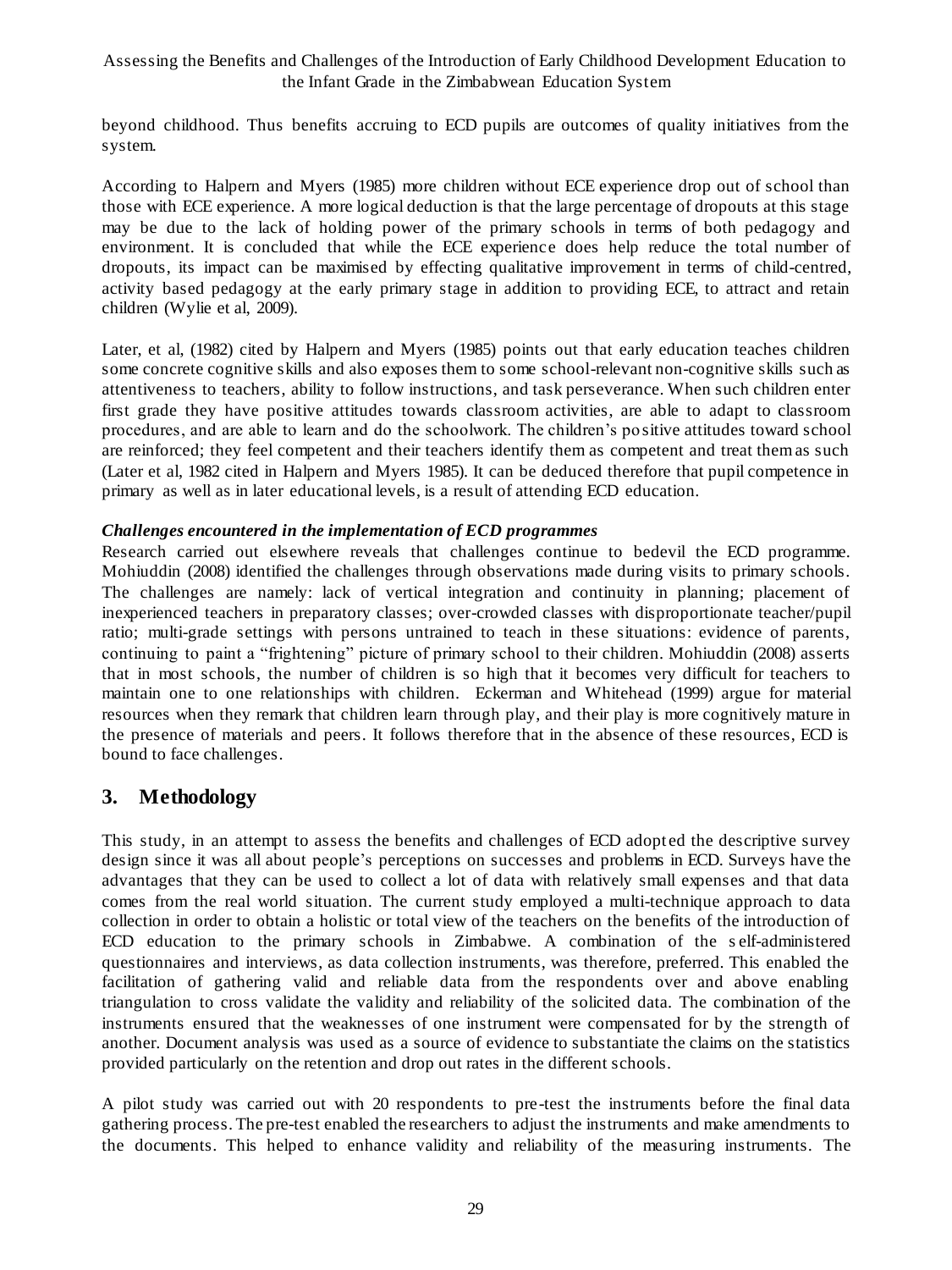researcher requested the respondents to answer and then comment on the items in the questionnaires. Feedback from the piloting process was used to revise the questionnaire, and to provide further training on how the questionnaire was to be administered, and on issues of clarity, relevance and adequacy of the responses. This enabled the researcher to make improvements to the questionnaires. The researcher tested the questionnaires' reliability by giving the same questions to the same 20 respondents, after which the final draft of the questionnaire was produced.

### *Population and Sample*

The population of the study consisted of all the 200 grade one teachers in Chegutu District, Mashonaland West Region. Of these, 50 were chosen through simple random sampling which entailed getting a list of all these teachers from the district office. Two hundred discs with correspondin g numbers were put in a hat and picked one at a time until fifty teachers had been obtained. Fifty respondents represent 25% of the population and according to Van Dalen (1979) and Tuckman (1994) a sample size of 10% to 20% of population is representative enough.

# **4. Presentation and discussion of results**

| <b>Benefit to teacher</b>                                                                          |               | YES        | NO            |            |
|----------------------------------------------------------------------------------------------------|---------------|------------|---------------|------------|
|                                                                                                    | <b>Number</b> | Percentage | <b>Number</b> | Percentage |
| explaining<br>time<br>Reduced<br>on<br>on<br>concepts                                              | 42            | 84         | 8             | 16         |
| Light work because certain basic skills<br>are already mastered                                    | 44            | 88         | 6             | 12         |
| There is reduced<br>educational<br>expenditure because of little or no need<br>for remedial action | 41            | 82         | $\mathbf Q$   | 18         |
| Children adapt easily to classroom<br>procedures                                                   | 45            | 90         |               | 10         |
| Children are able to learn easily                                                                  | 43            | 86         |               | 14         |
| Improved pass rate in subsequent grades                                                            | 45            | 90         |               | 10         |
| Children are well disciplined as a result<br>of attending ECD education                            | 46            | 92         |               | 8          |

**Table 1: The perceived benefits of ECD programmes to the Grade 1 teacher** 

Results in Table 1 above show that a majority of 42(84%) teachers felt that there was a reduction of time needed to explain on concepts due to the pupils attending the ECD centre. This was mostly due to the fact that the pupils were already exposed to some of the material being learnt. Light work because certain basic skills were already mastered was a benefit according to 44(88%) respondents. Teachers felt relieved to teach the pupils who had gone through the ECD programme because they were already exposed to some class work. The findings replicate those by Later, et al, (1982) and Halpern and Myers (1985) who point out that early education teaches children some concrete cognitive skills and also exposes them to some school-relevant non-cognitive skills such as attentiveness to teachers, ability to follow instructions, and task perseverance.

Some 41(82%) respondents indicated that there was reduced educational expenditure because of little or no need for remedial action. Time, for example, was fully utilised as there was no wastage as is the case in situations whereby children are failing to understand concepts and repeatedly seek clarification. According to 45(90%) teachers, children adapted easily to classroom procedures and 43 (86%) teachers felt that children were able to learn easily due to their previous attendance of ECD classes. A majority of 45 (90%) indicated that improved pass rate in subsequent grades were a result of ECD programmes (Wylie et al, 2009). Therefore a good early childhood programme helps improve all aspects of quality of education. Early UNESCO (1996) concurs by remarking that ECD has a significant and positive impact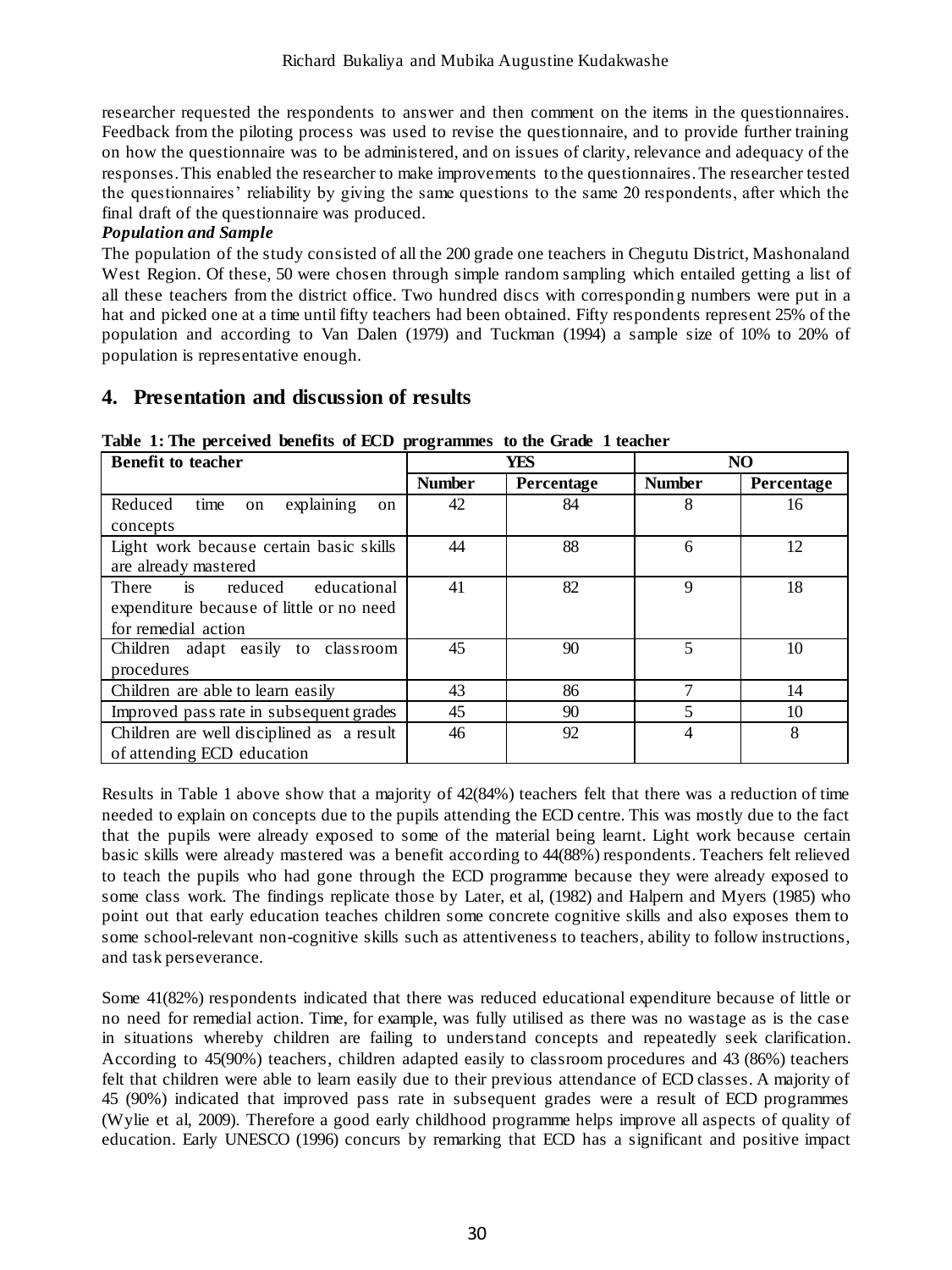on the subsequent performance of children in basic education programmes since they lay the foundations for acquiring basic literacy and numeracy skills, they help reduce dropout and repetition rates.

According to 46(92%) respondents, children who have gone through the ECD programme were well disciplined as a result of attending the centres. The results of the current study agree with those by HighScope (2005) in a research Chicago which established that children who did not participate in ECD education more likely to be arrested for a violent crime by age 18. In Michigan, children from lowincome families who did not receive preschool were likely to become chronic lawbreakers by age 27 than those who received it (HighScope, 2005).

| <b>Benefit to teacher</b>                                                          |               | YES        |                | NO         |  |
|------------------------------------------------------------------------------------|---------------|------------|----------------|------------|--|
|                                                                                    | <b>Number</b> | Percentage | <b>Number</b>  | Percentage |  |
| They show positive attitudes towards                                               | 44            | 88         | 6              | 12         |  |
| class room activities<br>They are able to adapt to classroom<br>procedures quickly | 43            | 86         | $\overline{7}$ | 14         |  |
| They show a more positive attitude<br>towards school                               | 45            | 90         | 5              | 10         |  |
| They are motivated to learn and do their<br>schoolwork more effectively.           | 44            | 88         | 6              | 12         |  |
| They are more competent                                                            | 46            | 92         | $\overline{4}$ | 8          |  |
| There are reduced drop out rates                                                   | 18            | 36         | 32             | 64         |  |
| Development of motor skills                                                        | 43            | 86         | 7              | 14         |  |
| Improved language development due to<br>interaction                                | 42            | 84         | 8              | 16         |  |
| Supervision made easy because pupils<br>already acquainted to the school system.   | 40            | 80         | 10             | 20         |  |
| Improved learning readiness                                                        | 35            | 70         | 15             | 30         |  |

**Table 2: The perceived benefits of ECD programmes to the Grade 1 pupil** 

Asked what the perceived benefits were to the pupils, 44(88%) indicated that the pupils showed positive attitudes towards classroom activities. According to 43(86%) teachers, the pupils were able to adapt to classroom procedures quickly since they were already exposed to some of these procedures from their ECD programme. According to 45 (90%) respondents the pupils attending ECD centres show a more positive attitude towards school whereas 44 (88%) indicated that the pupils are motivated to learn and do their schoolwork more effectively.

A majority of 46 (92%) indicated that the toddlers were more competent than those who went straight into the Grade 1 without having gone through ECD. The children's positive attitudes towa rd school are reinforced; they feel competent and their teachers identify them as competent and treat them as such (Later et al 1982, Wylie et al, 2009).

However, according to a majority of 32(68%) respondents, the system had not experienced reduced drop out rates. This goes to show that attendance at ECD was not a factor towards improved retention rates. Contrary to these findings, research elsewhere points towards drop-out and grade repetition at primary school level being lowered due to attendance at ECD centres (Myers, 1992; Young, 2002). Plan Bangladesh also found out that early stimulation and preparation for education increases retention rates up to the terminal grades thereby contradicting the results of the present study.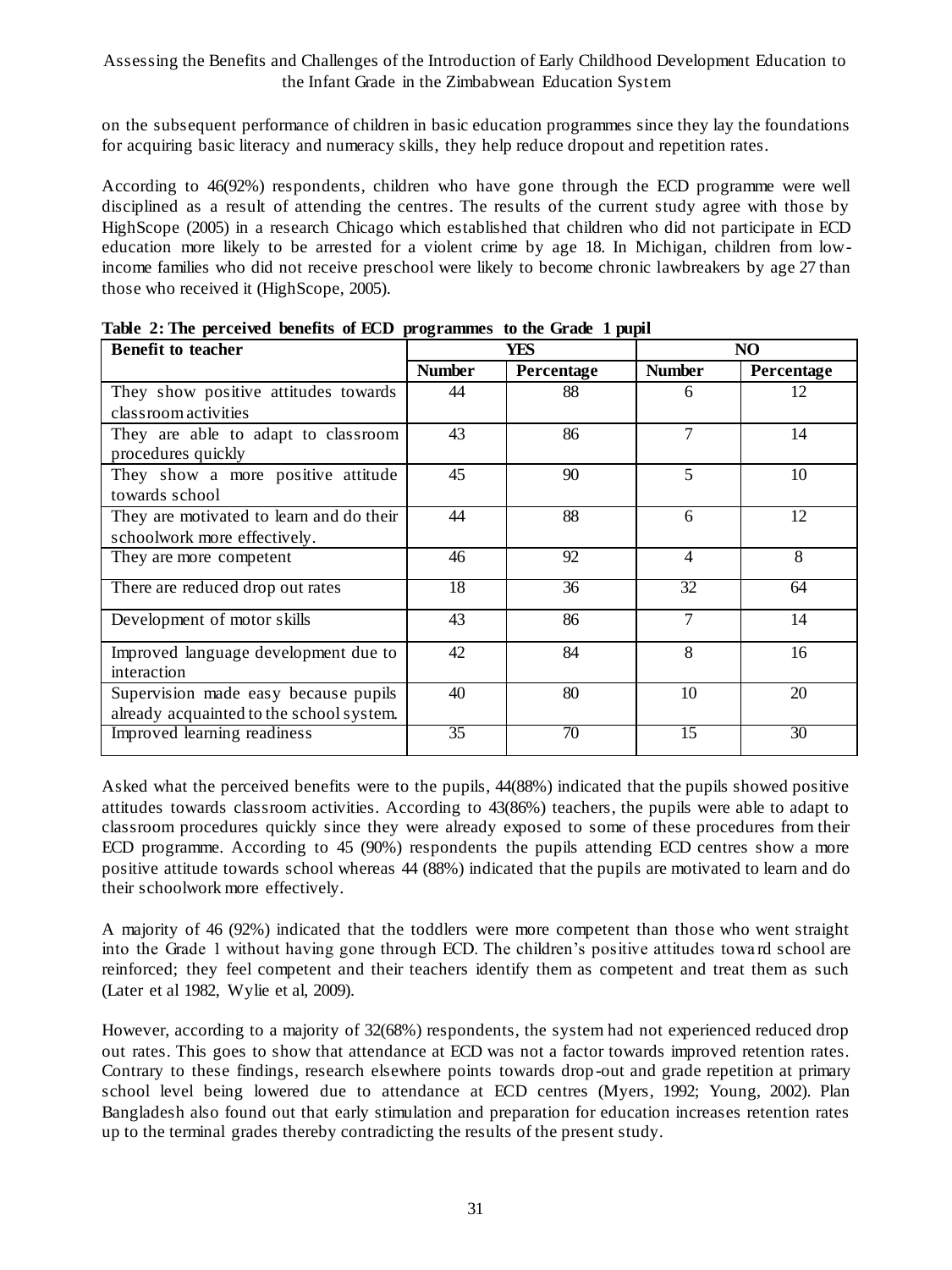Forty-three (86%) teachers stated that those who had gone through the ECD centres had benefitted through the development of motor skills and 42 (84%) indicated that language development due to interaction was one of the benefits attained through the ECD programme. UNESCO (1996) concurs by indicating that there is improved preparation of children for primary education in the development of basic skills such as reading, writing, numeracy and language learning.

The results also show that supervision was made easy due to the fact that pupils had already got acquainted to the school system and were not overwhelmed by the new environment. This was according to 40(80%) of the teacher respondents. Thirty-five (70%) indicated that pupils benefited through improved learning readiness as they were exposed to some of the pertinent issues in the learning environment. Social and emotional competencies are commonly identified by teachers as the most important indicators of school readiness in young children (Brooks-Gunn, 2003). The United Nations MDGs, help in supporting the findings of the present study by arguing that ECD is a long -term plan that develops a better skilled and more resilient population and improves the efficacy and cost efficiency of primary schooling by creating school readiness (Young, 2002).

| <b>Challenges</b>                                                                 |               | Yes        | No.            |            |
|-----------------------------------------------------------------------------------|---------------|------------|----------------|------------|
|                                                                                   | <b>Number</b> | Percentage | <b>Number</b>  | Percentage |
| There are inadequate classrooms                                                   | 46            | 92         | 4              | 8          |
| Available<br>required<br>classrooms not per<br>standard                           | 45            | 90         | 5              | 10         |
| Furniture not suitable for the children                                           | 47            | 94         | 3              | 6          |
| Picture reading books not adequate                                                | 48            | 96         | $\mathfrak{D}$ | 4          |
| Inadequate teachers- Para professionals being<br>hired                            | 45            | 90         | 5              | 10         |
| Ineffective supervision- No Education Officers<br>available                       | 46            | 92         | 4              | 8          |
| Play centre equipment inadequate and of poor<br>standard                          | 47            | 94         | 3              | 6          |
| There is over-crowding in classrooms with<br>disproportionate teacher/pupil ratio | 46            | 92         | $\overline{4}$ | 8          |
| There are multi-grade settings for Grade A and<br>B                               | 28            | 56         | 22             | 44         |

**Table 3: Challenges in the implementation of ECD programmes in schools**

Results in the above table show that 46(96%) of the respondents indicated that there were inadequate classrooms meant for use by the ECD pupils. According to 45 (90%) teachers, the available classrooms were not as per the required standard. This meant that ECD pupils were required to learn in the traditional classrooms already in existence at the schools. Furniture was also not suitable for the children. Some were unable to rest their feet on the floor whilst sitting on the chairs. Others struggled to climb up the chair once they disembarked. Basic picture reading books were not adequate, according to an overwhelming majority of 48 (96%) of the respondents. It is apparent that resources of all sorts are inadequate as another 45 (90%) indicated that para-professionals were being hired to teach the ECD classes. This therefore compromised the quality of learning achieved in the classes.

To make matters worse, there are no Education Officers available thereby rendering supervision ineffective. Forty-six teachers indicated the nonexistence of Education Officers as a drawback while 47 (94%) indicated that inadequate and of poor standard of equipment at the play centres were a serious challenge.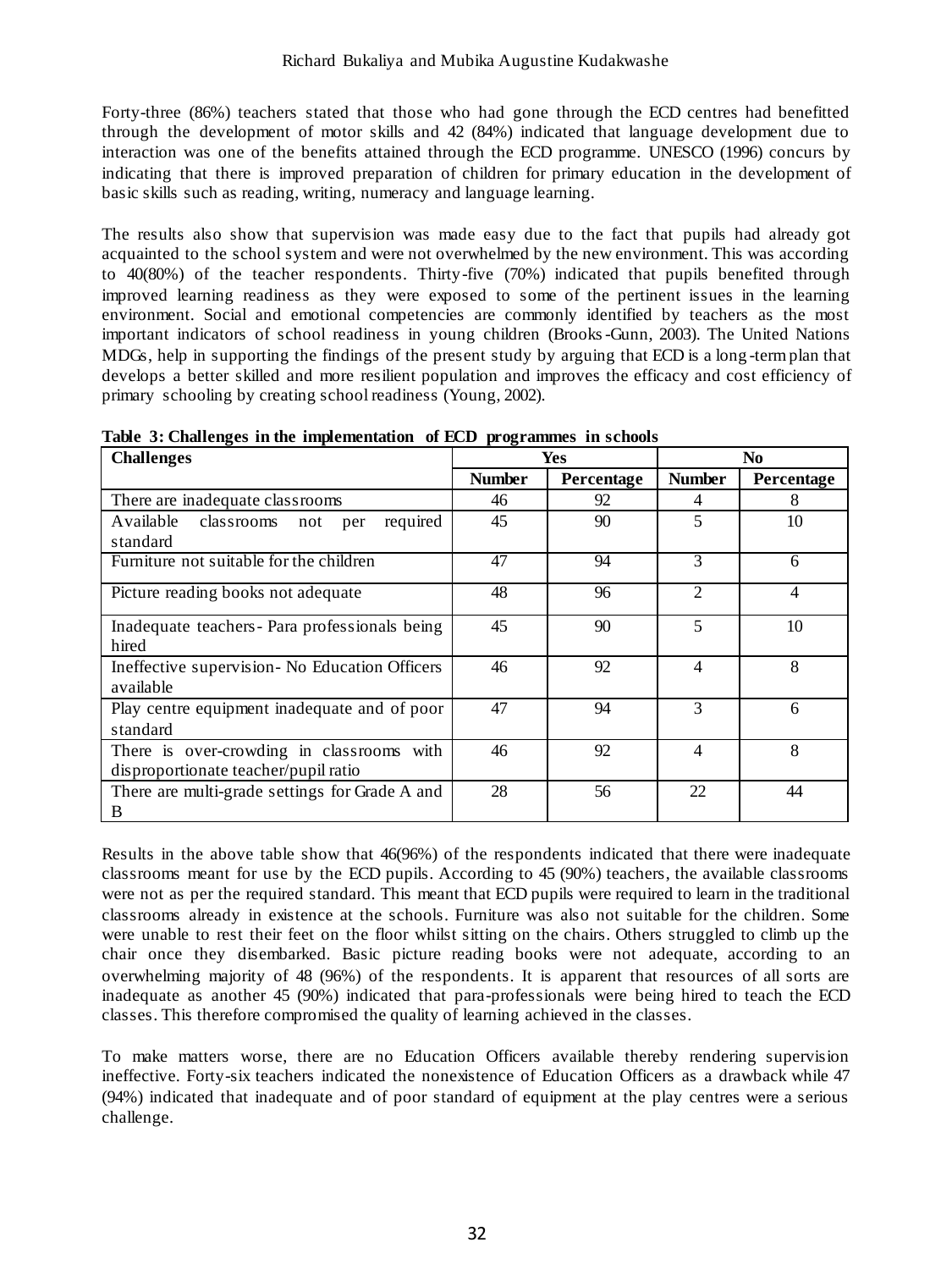There is over-crowding in classrooms with disproportionate teacher/pupil ratio, according to 46(92%) of the respondents. Individual attention to the pupils was therefore affected since the teacher had a huge number of pupils to attend to.

Another serious challenge according to 28 (56%) of the respondents, has been the multi-grade settings for Grade A and B. Both grades learn in a compound class, this being a result of teacher shortage as well as inadequate classrooms. The findings replicate those by Mohiuddin (2008) who found that inexperienced teachers were employed for preparatory classes and there was over-crowding in classes with disproportionate teacher/pupil ratio. Multi-grade settings were also the order of the day as teachers taught mixed classes.

# **5. Conclusion**

It is apparent from the findings of the present study that government has embarked on a programme in which resources are inadequate and the requirements of Nziramasanga Commission of Inquiry into Education and Training requiring that there be ECD education for the under 5s are unlikely to be met due to numerous impediments. The following are the major challenges facing the ECD programme in Zimbabwe.

- There are inadequate and inappropriate classrooms for use by the ECD pupils. ECD pupils are learning in the traditional classrooms already in existence at the schools.
- Furniture and basic picture reading books are inadequate and uns uitable for the children.
- Para-professionals are being hired to teach the ECD classes and there are no Education Officers available for effective supervision.
- There is no adequate equipment and of standard of available equipment at the play centres is poor.
- There is over-crowding in classrooms with a disproportionate teacher/pupil ratio.
- There has been multi-grade settings for Grade A and B. Both grades learn as a compound class.

However, the current study established the following benefits of ECD:

- There was a reduction of time needed to explain concepts due to the pupils attending the ECD centres.
- Teachers felt relieved to teach the pupils who had gone through the ECD programme because they were already exposed to some class work.
- There was reduced educational expenditure because of little or no need for remedial action.
- Children adapted easily to classroom procedures and they were able to learn easily due to their previous attendance of ECD classes.
- The classes experienced an improved pass rate in subsequent grades as a result of attending ECD programmes.
- Children who have gone through the ECD programme are well disciplined as a result of attending the centres.
- The pupils were able to adapt to classroom procedures quickly since they were already exposed to some of these procedures from their ECD programme.
- The pupils are motivated to learn and do their schoolwork more effectively.
- Attendance at ECD centres has not contributed meaningfully towards improved retention rates.

### *Implications for the future*

Drawing from the above findings, a lot needs to be done to improve the current status of ECD programmes in Zimbabwe. There is need to train more teachers for the ECD programmes. Since distance education programmes are known to churn out huge numbers of graduates without taking the student